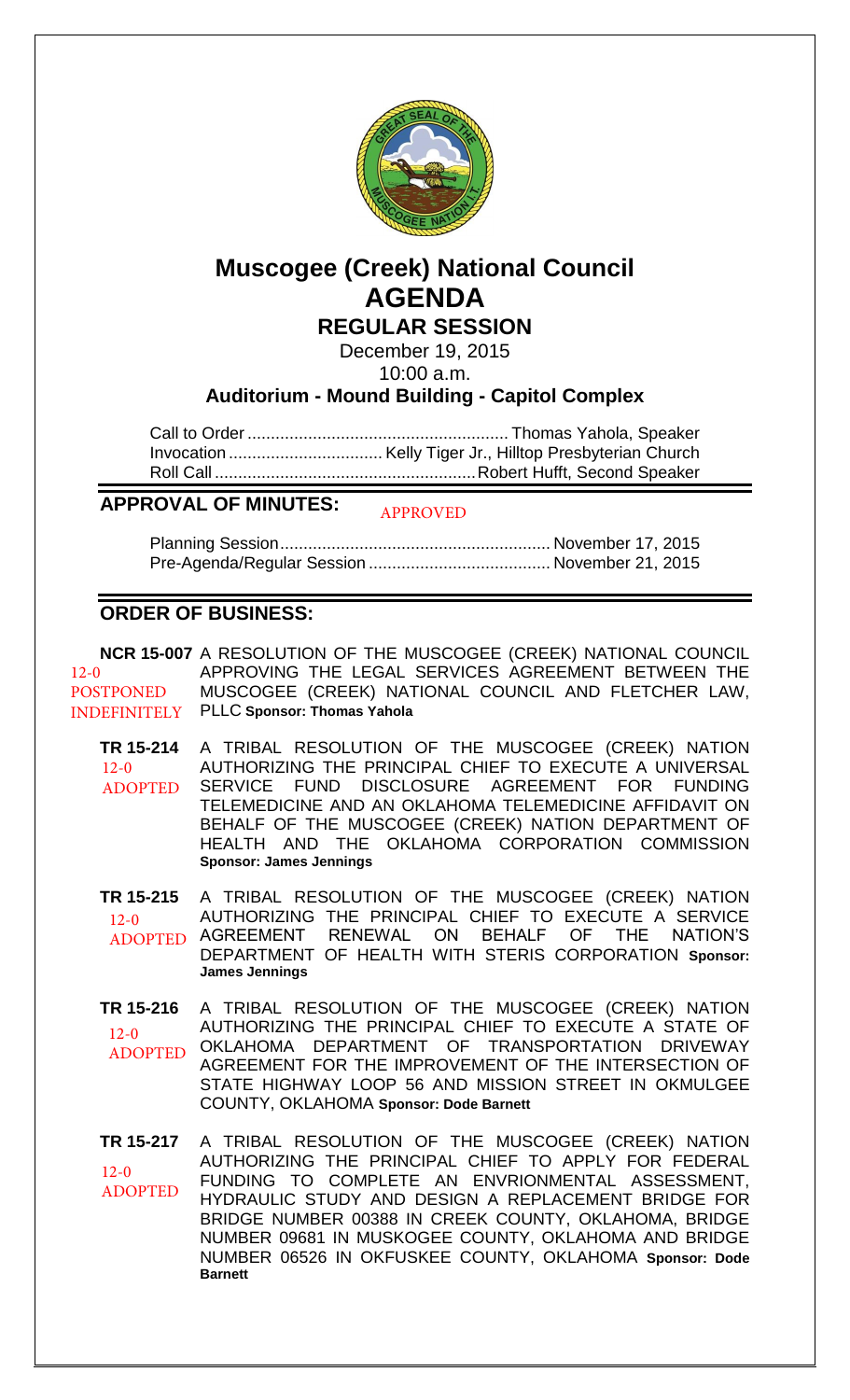## Regular Session December 19, 2015 Page 2

**TR 15-218** A TRIBAL RESOLUTION OF THE MUSCOGEE (CREEK) NATION AUTHORIZING THE PRINCIPAL CHIEF TO EXECUTE A MEMORANDUM OF UNDERSTANDING WITH THE JACK C. MONTGOMERY VA MEDICAL CENTER VETERANS TRANSPORTATION SERVICE, INDIAN NATIONS COUNCIL OF GOVERNMENTS, GRAND GATEWAY DBA PELIVAN TRANSIT, CIMARRON PUBLIC TRANSIT SYSTEM, KI BOIS, MUSKOGEE COUNTY TRANSIT AND MORTON COMPREHENSIVE HEALTH CARE IN ORDER TO DEVELOP THE VETERANS TRANSPORTATION INITIATIVE **Sponsor: Mark Randolph**  $12-0$ ADOPTED

**TR 15-219** A TRIBAL RESOLUTION OF THE MUSCOGEE (CREEK) NATION AUTHORIZING THE USE OF A TRIBAL BUILDING FOR THE MUSCOGEE (CREEK) NATION OKEMAH CABINET SHOP **Sponsor: Mark Randolph**  12-0 ADOPTED

**TR 15-220** A TRIBAL RESOLUTION OF THE MUSCOGEE (CREEK) NATION AUTHORIZING CONSTRUCTION OF A NEW TRIBAL CONSTRUCTION SERVICES BUILDING **Sponsor: Mark Randolph** ADOPTED  $12 - 0$ 

**TR 15-221** A TRIBAL RESOLUTION OF THE MUSCOGEE (CREEK) NATION AUTHORIZING THE INCLUSION OF THE RELOCATION OF THE ADOPTED PEDESTRIAN TRAIL ON THE RIVER SPIRIT CASINO PROPERTY AS PART OF THE PHASE II EXPANSION OF THE RIVER SPIRIT CASINO **Sponsor: Robert Hufft; Co-Sponsor(s): David Hill**  12-0

- **TR 15-222** A TRIBAL RESOLUTION OF THE MUSCOGEE (CREEK) NATION AUTHORIZING THE PRINCIPAL CHIEF TO EXECUTE AGREEMENTS BETWEEN THE NATION AND MUELLER, INC **Sponsor:**  ADOPTED **Dode Barnett**  $12-0$
- **TR 15-223** A TRIBAL RESOLUTION OF THE MUSCOGEE (CREEK) NATION AUTHORIZING RENOVATION TO THE HOLDENVILLE CREEK INDIAN COMMUNITY BUILDING **Sponsor: Thomas Yahola** ADOPTED  $12-0$

**TR 15-224** A TRIBAL RESOLUTION OF THE MUSCOGEE (CREEK) NATION AMENDING TR 12-072 (A TRIBAL RESOLUTION OF THE MUSCOGEE (CREEK) NATION AUTHORIZING THE NATION TO BORROW FOURTEEN MILLION SEVEN HUNDRED EIGHTY-FIVE THOUSAND DOLLARS FROM THE PERMANENT FUND TO BE USED TOWARD THE PURCHASE OF RIVERWALK CROSSING DEVELOPMENT AND FOR INCIDENTALS AND IMPROVEMENTS) AS AMENDED BY TR 15- 170 **Sponsor: Dode Barnett**  $12 - 0$ ADOPTED

**TR 15-225** A TRIBAL RESOLUTION OF THE MUSCOGEE (CREEK) NATION AUTHORIZING THE PRINCIPAL CHIEF TO EXECUTE AN ONLINE SERVICE AGREEMENT WITH MICROSOFT CORPORATION **Sponsor: Dode Barnett**  $12-0$ ADOPTED

**TR 15-226** A TRIBAL RESOLUTION OF THE MUSCOGEE (CREEK) NATION AUTHORIZING THE PRINCIPAL CHIEF TO EXECUTE A SERVICES AGREEMENT BETWEEN THE MUSCOGEE (CREEK) NATION AND EMERGENCY MEDICAL SERVICES FOR THE PURPOSE OF PROVIDING AMBULANCE SERVICES FOR THE MUSCOGEE (CREEK) NATION PHYSICAL REHABILITATION CENTER **Sponsor: Johnnie Greene** 12-0 ADOPTED

**TR 15-227** A TRIBAL RESOLUTION OF THE MUSCOGEE (CREEK) NATION AUTHORIZING THE PRINCIPAL CHIEF TO EXECUTE A<br>MEMORANDUM OF AGREEMENT BETWEEN THE MUSCOGEE MEMORANDUM OF AGREEMENT (CREEK) NATION AND THE OKLAHOMA CITY AREA OFFICE OF THE INDIAN HEALTH SERVICE **Sponsor: Johnnie Greene** 12-0 ADOPTED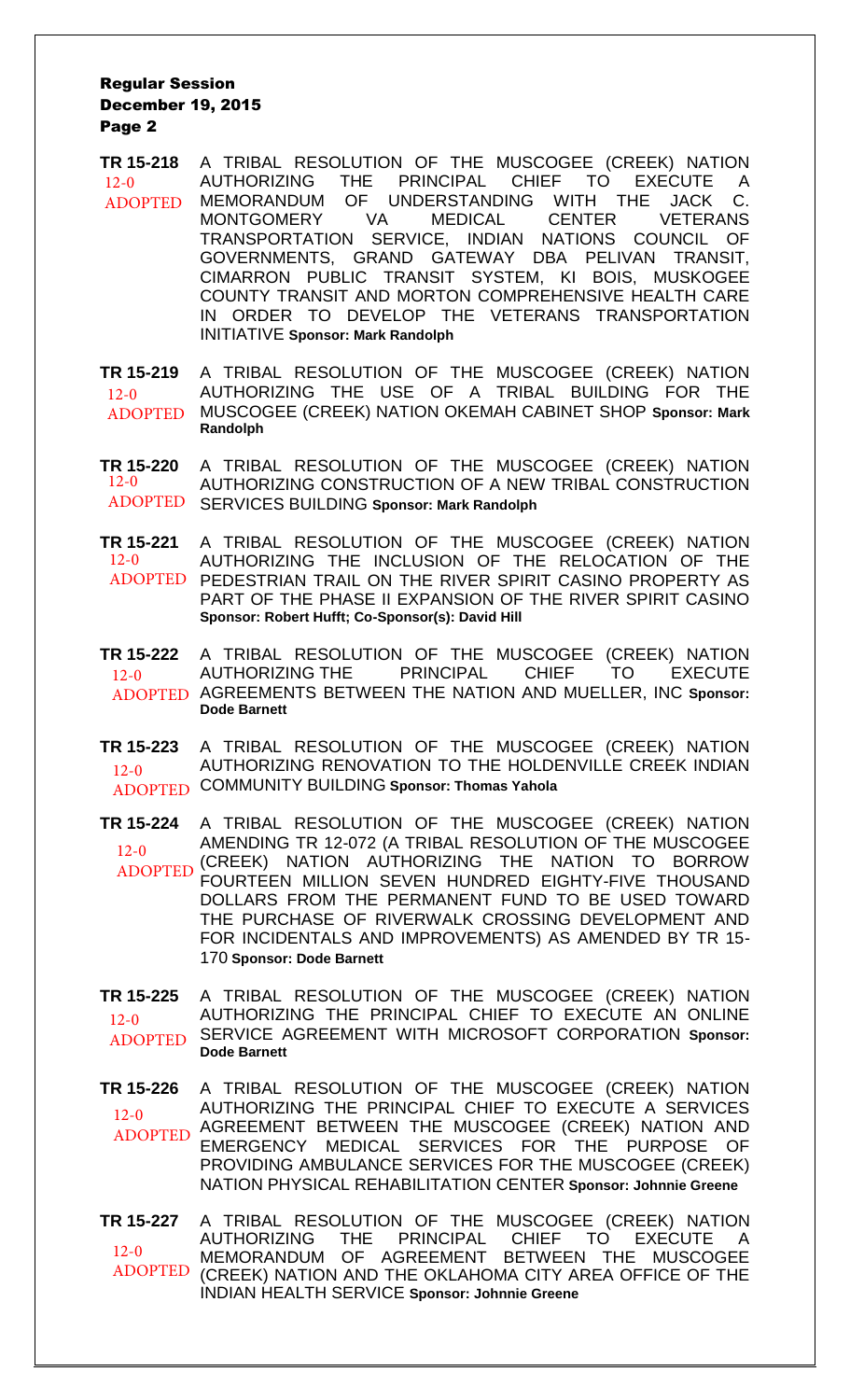## Regular Session December 19, 2015 Page 3

**TR 15-228** A TRIBAL RESOLUTION OF THE MUSCOGEE (CREEK) NATION AUTHORIZING THE GAMING OPERATIONS AUTHORITY BOARD TO ADOPTED EXECUTE AN AGREEMENT FOR LEGAL SERVICES WITH ASTON, MATHIS, JACOBSON, CAMPBELL & TIGER, PLLC **Sponsor: David Hill**  $12-0$ 

**TR 15-229** A TRIBAL RESOLUTION OF THE MUSCOGEE (CREEK) NATION AUTHORIZING THE GAMING OPERATIONS AUTHORITY BOARD ("GOAB") TO EXECUTE SOFTWARE AGREEMENTS WITH INFINIUM **Sponsor: David Hill**  $12-0$ ADOPTED

**TR 15-230** A TRIBAL RESOLUTION OF THE MUSCOGEE (CREEK) NATION AUTHORIZING THE PRINCIPAL CHIEF TO EXECUTE A LEASE AGREEMENT BETWEEN THE MUSCOGEE (CREEK) NATION AND PITNEY BOWES FOR MUSCOGEE (CREEK) NATION DEPARTMENT OF HEALTH FACILITIES **Sponsor: Dode Barnett**  $12-0$ ADOPTED

**TR 15-231** A TRIBAL RESOLUTION OF THE MUSCOGEE (CREEK) NATION AUTHORIZING THE PRINCIPAL CHIEF TO EXECUTE A SKILLED NURSING FACILITY PARTICIPATION AGREEMENT FOR THE DEPARTMENT OF HEALTH **Sponsor: Dode Barnett** 12-0 ADOPTED NURSING FACILITY

**TR 15-232** A TRIBAL RESOLUTION OF THE MUSCOGEE (CREEK) NATION AUTHORIZING THE PRINCIPAL CHIEF TO EXECUTE AN ADOPTED APPLICATION FOR WATER AND WATER USER'S AGREEMENT AND RIGHT OF WAY EASEMENT WITH OKFUSKEE COUNTY RURAL WATER DISTRICT NO. 3 FOR WATER SERVICE AT A TRIBAL PROPERTY LOCATED IN OKFUSKEE COUNTY, OKLAHOMA **Sponsor: Mark Randolph** 12-0

**TR 15-233** A TRIBAL RESOLUTION OF THE MUSCOGEE (CREEK) NATION AUTHORIZING THE PRINCIPAL CHIEF TO EXECUTE AN OIL AND ADOPTED GAS LEASE ON TRIBAL PROPERTY LOCATED IN WAGONER COUNTY **Sponsor: Mark Randolph**  $12 - 0$ 

**TR 15-235** A TRIBAL RESOLUTION OF THE MUSCOGEE (CREEK) NATION AUTHORIZING ROSEN PUBLISHING THE USE OF THE GREAT SEAL ADOPTED OF THE MUSCOGEE (CREEK) NATION Sponsor: Thomas Yahola  $12-0$ 

**TR 15-236** A TRIBAL RESOLUTION OF THE MUSCOGEE (CREEK) NATION AUTHORIZING THE GAMING OPERATIONS AUTHORITY BOARD TO EXECUTE A CONNECTYOURCARE BUSINESS ASSOCIATE AGREEMENT, NDA, ADMINISTRATIVE SERVICES AGREEMENT AND AFFILIATED ANCILLARY DOCUMENTS RELATED TO THE AGREEMENT **Sponsor: David Hill**  $12-0$ ADOPTED

**TR 15-238** A TRIBAL RESOLUTION OF THE MUSCOGEE (CREEK) NATION AUTHORIZING THE PRINCIPAL CHIEF TO EXECUTE A PRACTICUM SITE AFFILIATION AGREEMENT WITH THE UNIVERSITY OF OKLAHOMA – TULSA ANNE & HENRY ZARROW SCHOOL OF SOCIAL WORK ON BEHALF OF THE DEPARTMENT OF COMMUNITY & HUMAN SERVICES **Sponsor: Dode Barnett** 12-0 ADOPTED

**TR 15-239** A TRIBAL RESOLUTION OF THE MUSCOGEE (CREEK) NATION AUTHORIZING THE GAMING OPERATIONS AUTHORITY BOARD ("GOAB") TO EXECUTE AN END USER LICENSE AGREEMENT WITH SOLARWINDS WORLDWIDE, LLC **Sponsor: Robert Hufft** 12-0 ADOPTED

**NCA 15-252** A LAW OF THE MUSCOGEE (CREEK) NATION AUTHORIZING A SPECIAL APPROPRIATION TO A MUSCOGEE (CREEK) CITIZEN **Sponsor: Frank Coachman (\$1,250.00)**  POSTPONED 12-0 INDEFINITELY